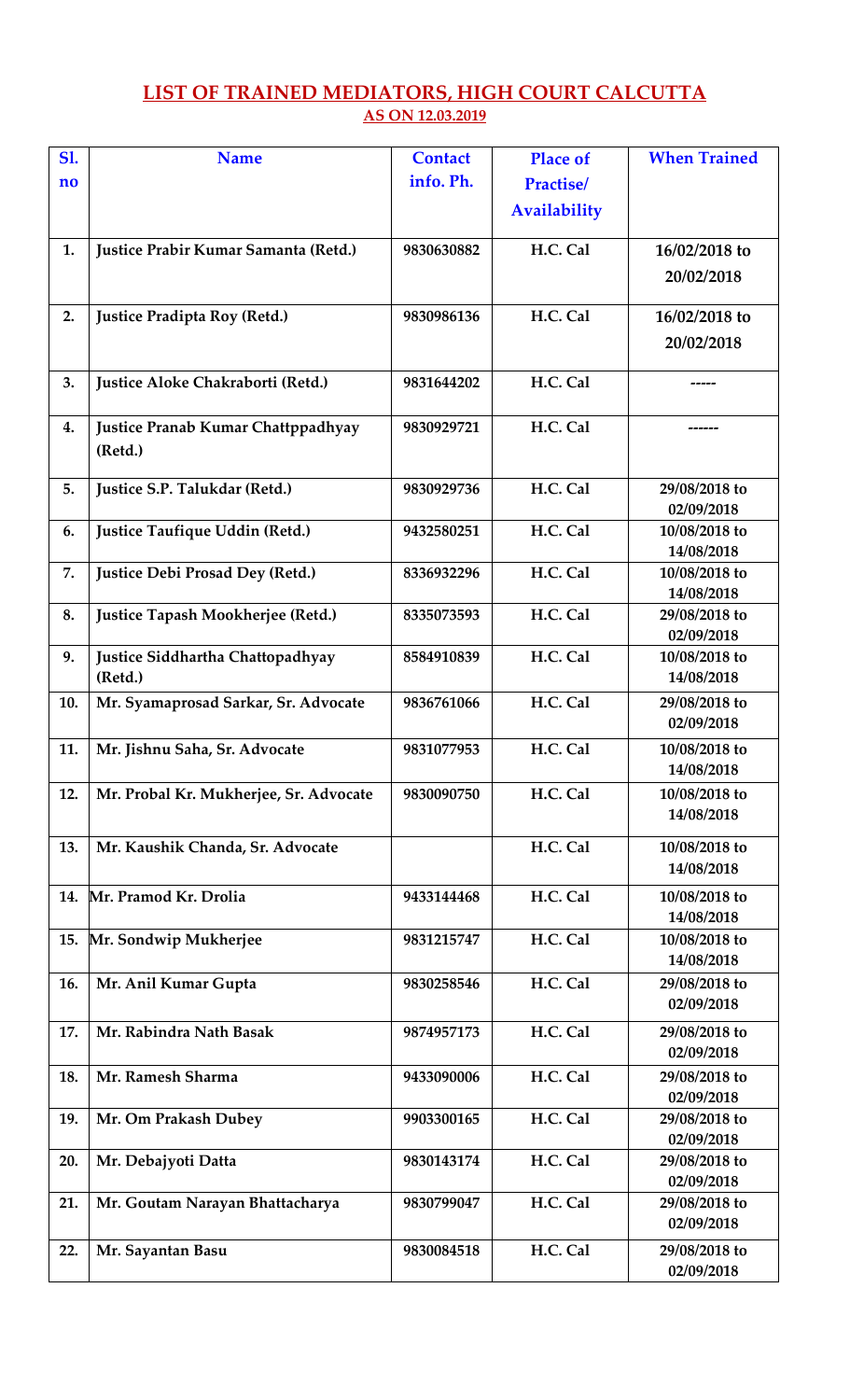| <b>S1.</b> | <b>Name</b>                            | <b>Contact</b> | <b>Place of</b>         | <b>When Trained</b>         |
|------------|----------------------------------------|----------------|-------------------------|-----------------------------|
| no         |                                        | info. Ph.      | <b>Practise/</b>        |                             |
|            |                                        |                | <b>Availability</b>     |                             |
|            |                                        |                |                         |                             |
| 23.        | Mr. Vipul Kundalia                     | 9831004380     | H.C. Cal                | 29/08/2018 to<br>02/09/2018 |
| 24.        |                                        | 9232338725     | H.C. Cal                | 29/08/2018 to               |
|            | Mr. Milan Kumar Maity                  |                |                         | 02/09/2018                  |
| 25.        | Mr. Siddhartha Lahiri                  | 9830082839     | High Court &            | 29/08/2018 to               |
|            |                                        |                | <b>City Court</b>       | 02/09/2018                  |
| 26.        | Ms. Sushama Dutta (Mondal)             | 9433308544     | High Court &            | 29/08/2018 to               |
|            |                                        |                | <b>City Court</b>       | 02/09/2018                  |
| 27.        | Smt. Anjushree Mukherjee               | 9830114950     | High Court &            | 29/08/2018 to               |
|            |                                        |                | <b>City Court</b>       | 02/09/2018                  |
|            |                                        |                |                         |                             |
| 28.        | Smt. Debarati Sen (Bose)               | 9231613510     | High Court &            | 29/08/2018 to               |
|            |                                        |                | <b>City Court</b>       | 02/09/2018                  |
| 29.        | Smt. Suchitra Saha                     | 9239509180     | High Court &            | 29/08/2018 to               |
|            |                                        |                | <b>City Court</b>       | 02/09/2018                  |
|            |                                        |                |                         |                             |
| 30.        | Smt. Koyeli Bhattacharyya              | 9830280390     | High Court &            | 29/08/2018 to               |
|            |                                        |                | <b>City Court</b>       | 02/09/2018                  |
|            |                                        |                |                         |                             |
| 31.        | Smt. Debjani Mitra (Neogy)             | 9830360953     | H.C. Cal                | 10/08/2018 to               |
|            |                                        |                |                         | 14/08/2018                  |
| 32.        | Smt. Aparana Banerjee                  | 9830143023     | H.C. Cal                | 10/08/2018 to<br>14/08/2018 |
| 33.        | <b>Smt. Chinmoyee Roy Bhattacharya</b> | 9903042579     | <b>High Court, City</b> | 10/08/2018 to               |
|            |                                        |                | Court & Alipore         | 14/08/2018                  |
|            |                                        |                | Court                   |                             |
| 34.        | <b>Smt. Mala Sen Chaudhury</b>         | 9830277507     | <b>High Court, City</b> | 10/08/2018 to               |
|            |                                        |                | Court & Alipore         | 14/08/2018                  |
|            |                                        |                | Court                   |                             |
| 35.        | Mr. Biswabrata Basu Mallick            | 9830187718     | H.C. Cal                | 10/08/2018 to               |
|            |                                        |                |                         | 14/08/2018                  |
| 36.        | Mr. Mohit Gupta                        | 9163532920     | H.C. Cal                | 10/08/2018 to<br>14/08/2018 |
| 37.        | Smt. Ananya Das                        | 9831013712     | H.C. Cal                | 10/08/2018 to               |
|            |                                        |                |                         | 14/08/2018                  |
| 38.        | Smt. Debamitra Chanda Bharadwaj        | 8420136532     | H.C. Cal                | 29/08/2018 to               |
|            |                                        |                |                         | 02/09/2018                  |
| 39.        | <b>Smt. Rituparna De Ghose</b>         | 9836872987     | H.C. Cal                | 29/08/2018 to               |
|            |                                        |                |                         | 02/09/2018                  |
| 40.        | Mr. Amarta Ghose                       | 9830226488     | H.C. Cal                | 29/08/2018 to               |
|            |                                        |                |                         | 02/09/2018                  |
| 41.        | Mr. Rishad Medora                      | 9830319654     | H.C. Cal                | 29/08/2018 to               |
|            |                                        |                |                         | 02/09/2018                  |
| 42.        | Mr. Santipada Pahari                   | 9831307525     | H.C. Cal                | 29/08/2018 to               |
|            |                                        |                |                         | 02/09/2018                  |
| 43.        | Mr. Kallol Mondal                      | 9831040452     | H.C. Cal                | 29/08/2018 to               |
|            |                                        |                |                         | 02/09/2018                  |